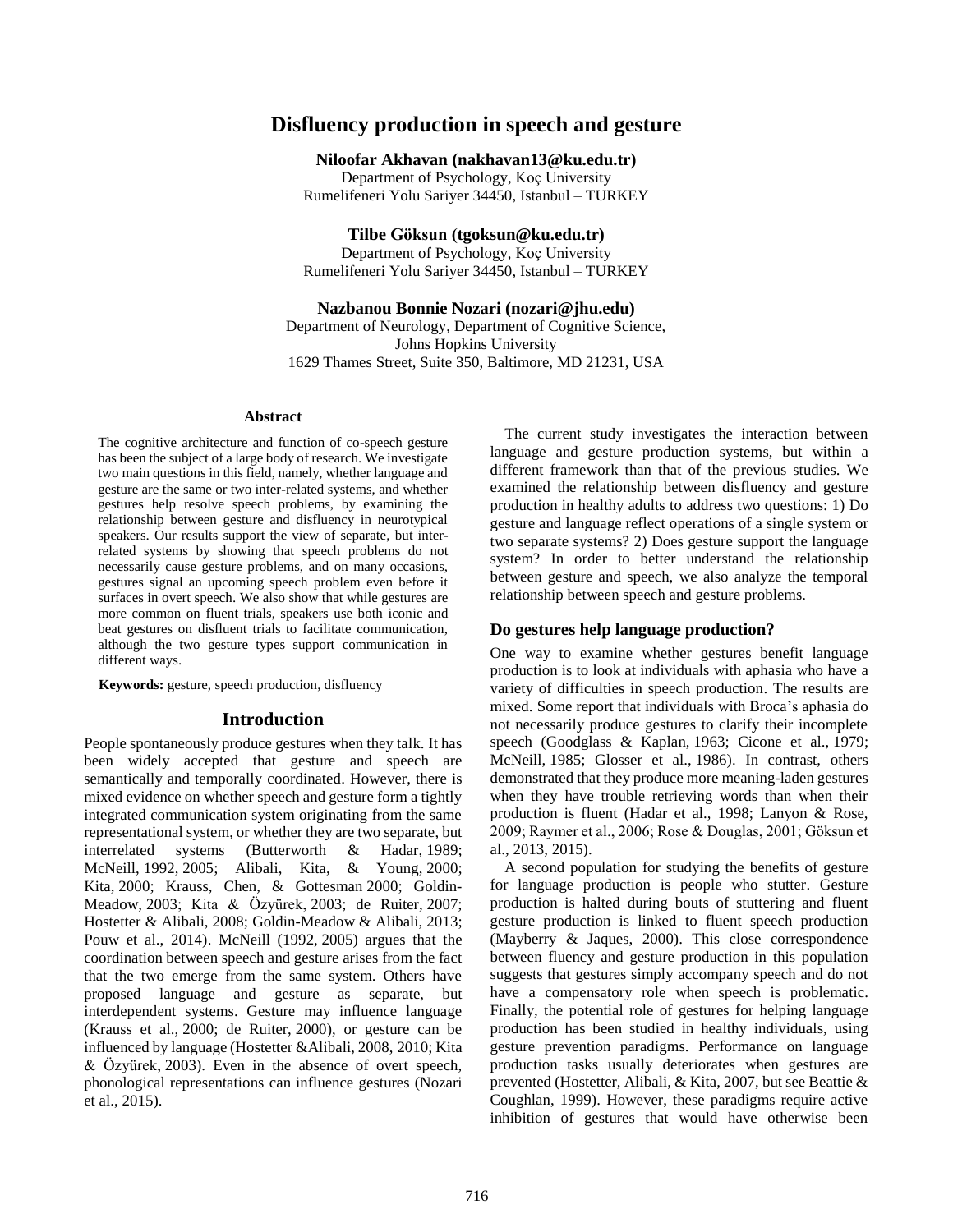naturally produced. Implementing such inhibition may divert attention from the main task of speaking and cause the increased error rates under circumstances when gesturing is prohibited.

In summary, investigation of the potential benefits of gesture for language production has yielded inconclusive results. Here, we propose a new approach to the same issue by exploring the relationship between disfluency and gesture in neurotypical speakers. Disfluency is an excellent tool for this purpose, because (a) it is a surefire of a glitch in the language production system, and (b) unlike overt errors that are infrequent in speech of neurotypical adults, disfluency rate is estimated to be between 6 (Bortfel et al., 2001) to 26 (FoxTree, 1995) per 100 spoken words in healthy individuals. These characteristics allow us to investigate the relationship between language and gesture in healthy adult speakers without imposing unusual demands on either language or gesture production.

Maclay and Osgood (1959) originally classified disfluency into four categories: (1) Filled pauses are verbal interruptions that do not relate to the proposition of the main message (e.g. *uh* and *um*, *er* and *ah*), (2) Silent pauses are periods of silence longer than the pauses in an equivalent fluent utterance, (3) Repeats are unmodified repetitions of a word, a part of a word, or a string of words (e.g., The girl is running around the *around the* tree). 4) Fillers and Comments that can be in the form of question asking the listener to rehearse the missing words (e.g., *what is this called?*). Disfluency can also entail corrections or repairs to produced words or phrases. Levelt (1989) divides repairs into two main categories: (1) Error repairs, where the original utterance was wrong (e.g.,  $error = "dog", repair = "cat", or error = "cap", repair = "cat"),$ and (2) appropriateness repairs, where the original utterance was not wrong, but was considered by the speaker to be incomplete or ambiguous (e.g., original utterance  $=$  "the pen", repair  $=$  "the red pen"). Using a task that elicits production of sentences and gestures, we examine the relationship between these types of disfluency and gesture.

We also examine the timeline of gesture interruption compared to speech interruption. Seyfeddinipur and Kita (2001) found that gesture suspension and resumption points took place before speech disfluency. They interpreted the early interruption of gestures compared to speech as a sign that speakers knew that there was a problem in speech but delayed the interruption until a repair was available.

## **Iconic vs. beat gestures**

Co-speech gestures are classified into several categories. Two of these categories that have received attention for their role in compensating for speech problems are *iconic* and *beat* gestures. Iconic gestures are used as symbols to reenact actions (e.g., drawing a circle in the air to represent doing cartwheel) or to represent concrete objects (e.g., bending the index finger to represent a hook). Beat gestures are flicks of the hand that follow the speech prosody without the gesture conveying semantics (McNeill, 1992).

It has been suggested that producing an iconic gesture, for instance drawing a circle in the air, helps speakers produce the word (cartwheel in this case). Different hypotheses have been proposed for how iconic gestures facilitate production. Some have proposed that gesture helps lexical retrieval (Krauss, 1998), some have posited that gesturing helps packaging of conceptual information (Alibali, Kita, & Young, 2000), and some have argued that it helps create a mental image of the word's referent during lexical search (Wesp, Hesse, Keutmann, & Wheateon, 2001). Regardless of the exact mechanism, all of these accounts maintain that iconic gestures benefit language by helping the retrieval of information from the lexical-semantic system.

On the other hand, beat gestures are believed to be free of semantics and as such, are unlikely to be directly involved in retrieving information from the lexical-semantic system (Krauss & Hadar, 1999, but see Lucero, Zaharchuk, & Casasanto, 2014). Instead, they may have a communicative role by engaging the listener until the speech problem is resolved. Thus, beat gestures may "hold the conversational floor" during speech problems, similar to what has been proposed for filled pauses (e.g., Maclay and Osgood, 1959; but see Clark & Fox Tree, 2002). Given the different roles that iconic and beat gestures play, in examining the role of gesture in compensating for speech problems, we inspect these two types of gesture separately.

## **Predictions**

Regarding our two main questions we have the following predictions. (1) If speech and gesture arise from the same system, we would expect problems in the two to co-occur. But, if gesture and speech are separate systems, at least past the conceptualization point, speech problems may emerge in the absence of gesture problems. (2) To explore the role of gesture for resolving speech problems, we posed two questions: (a) is the primary role of gestures to help when there is a problem in speech? If so, we would expect gestures to mainly arise during disfluent -- compared to fluent -- trials. (b) If gestures' primary role is not to help with speech problems, do they play any role in resolving language problems? If yes, we would expect more disfluent trials with than without gestures. Note that for (a) we divide trials primarily based on the presence or absence of gesture and then inspect which proportion of gesture trials also included a disfluency. On the other hand, in (b) we divide the trials primarily based on the presence of absence of disfluency, and then inspect which proportion of disfluent trials contained a gesture. We also analyze the temporal relationship between speech problems and gesture addresses the question of whether the two systems are highly synchronized (McNeill, 1992; Mayberry & Jaques, 2000) or whether gesture problems foreshadow speech problems (Seyfeddinipur, & Kita, 2001).

## **Methods**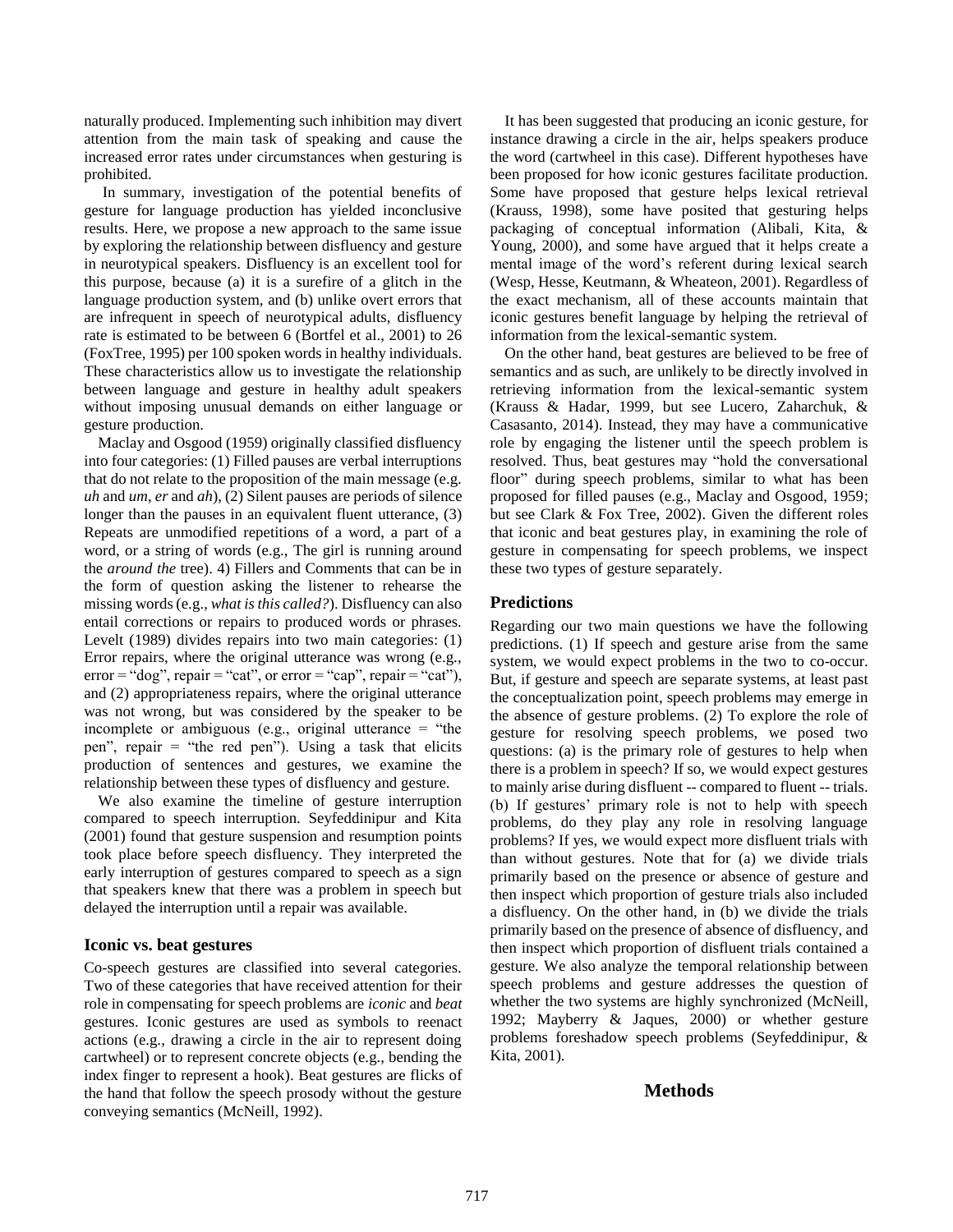## **Participants**

Twenty monolingual native Farsi speakers (9 females) between the ages of 18 and 30 were tested. Participants lived in Iran, were all right-handed, had normal hearing and vision. All participants gave their written consent for participation in accordance with the guidelines approved by the IRB committee of the Koç University. Two participants' data was excluded. One of these person's gestures were out of the camera frame and the other person's video recording crashed during the coding.

## **Materials**

Participants watched 20 dynamic movie clips, depicting different motion events. Each movie lasted for 3–4 seconds. The clips were previously developed and used in English and Persian (Göksun et al., 2015; Akhavan et al., 2015). All actions were performed by a woman in an outdoor area.

## **Procedure**

All participants were tested individually in their home environment in a silent room. They were instructed to watch each clip and then describe what they saw. No explicit instruction regarding gesture use was provided. Test stimuli were displayed on a Dell laptop in three different randomized orders across participants. Participants received no feedback throughout the testing sessions. The testing sessions were both audio- and videotaped. The camera was set in a position to capture the hands and the body of the participants but not the heads.

# **Coding**

**Speech**. Participants' speech was transcribed by a native Farsi speaker (first author), and coded for disfluency. The following were coded as disfluency: a) filled pauses (e.g., *uh* and *um, er* and *ah*), b) repetitions (e.g., the girl is *running, running* around the tree), 3) fillers and comments (e.g., *What's the word I need …* when used in the middle of a sentence while searching for a word), 4) appropriateness repairs when the speaker repaired an utterance to make it more complete (e.g., *the girl is running around the tree* … elaborating this by saying, *she is running very fast around the tree*).

**Gesture.** Gestures were coded as iconic or beat gestures. Gesture coding was done manually by the first author of the study using the ELAN software package (Brugman & Russel, 2004). Gesture abnormalities were coded as interruption (suspension of an ongoing gestural unit), repetition (immediate repetition of a gestural unit) and change (suspension of an ongoing gestural unit with an immediate initiation of a new gestural phase).

**Speech-gesture relation**. Parallel to the speech start-stop, gestures' re-start and interruption points were identified. The start point was coded when the hand started to move. The suspension was coded when an ongoing gestural unit was interrupted at the time of preparation or at the time of a stroke before the action was completed (holding the hand or being retracted back into its preparation position). The resume point was coded when the gesture that was at the static-hold position started a dynamic phase and was completed. Last, the time gap between the onset of a speech problem and gesture, as well as the gap between resumption of fluent speech and gesture were coded in milliseconds.

## **Results**

A total of 356 trials were included in the analyses. Participants produced 307 iconic and 61 beat gestures, and 174 instances of disfluency. Each subject produced at least one gesture of one instance of disfluency. There were only three instances of overt errors and repairs. The rest of the disfluency cases comprised 53.4% filled pause, 27.0% appropriateness repairs, 12.6% comments, and the 7.0% repetitions. On 126 occasions, disfluency was accompanied by 105 iconic gestures and 21 beat gestures.

To test whether gesture and language reflect operations of a single system or two separate systems, we examined how often disfluent speech was accompanied by gestures that also showed a problem, as opposed to problem-free gestures. This analysis was conducted only on iconic gestures for which a problem can be objectively defined. We found that disfluent speech was accompanied by gestures that showed no problems on many occasions (45 instance or 42.9% of the time;  $X^2$  (1,  $N = 105$ ) = 2.14,  $p = 0.14$ ). This finding shows that speech problems can occur without any problems in gesture, supporting the view that the two arise from different systems, at least past the conceptual level.

To investigate whether gesture can help resolve speech problems, we first asked if the primary goal of gestures was to help repair speech problems. If true, we would expect reliably more gestures when speech was disfluent, compared to when speech was fluent. Results indicated otherwise; there were significantly more gestures when speech was fluent than disfluent,  $(242 \text{ vs. } 126; X^2 (1, N = 368)) = 36.57, p < .001)$ . These findings imply that gestures' primary function may not to resolve speech problems.

We then asked whether gesture has any role in resolving speech problems. To answer this question, we looked only at trials where there was speech disfluency. If speakers use gestures to resolve speech problems, we would expect significantly more disfluent speech trials that contain a gesture than those in without a gesture. This was the case for disfluent speech,  $(126 \text{ vs. } 48, X^2 (1, N = 174) = 34.97, p <$ .001).

Next, we examined the pattern of iconic and beat gestures separately on disfluent cases. Of the 126 disfluent cases that were accompanied by gestures, 105 (i.e., 83.4%) were iconic, and the rest (16.6%) were beat gestures. Thus, speakers mainly produced iconic gestures with speech problems,  $X^2(1)$ ,  $N = 126$  = 56.0,  $p < .001$ . A closer examination of the data showed that beat gestures were produced mostly with filled pauses and comments (80.9%), and only in a few cases with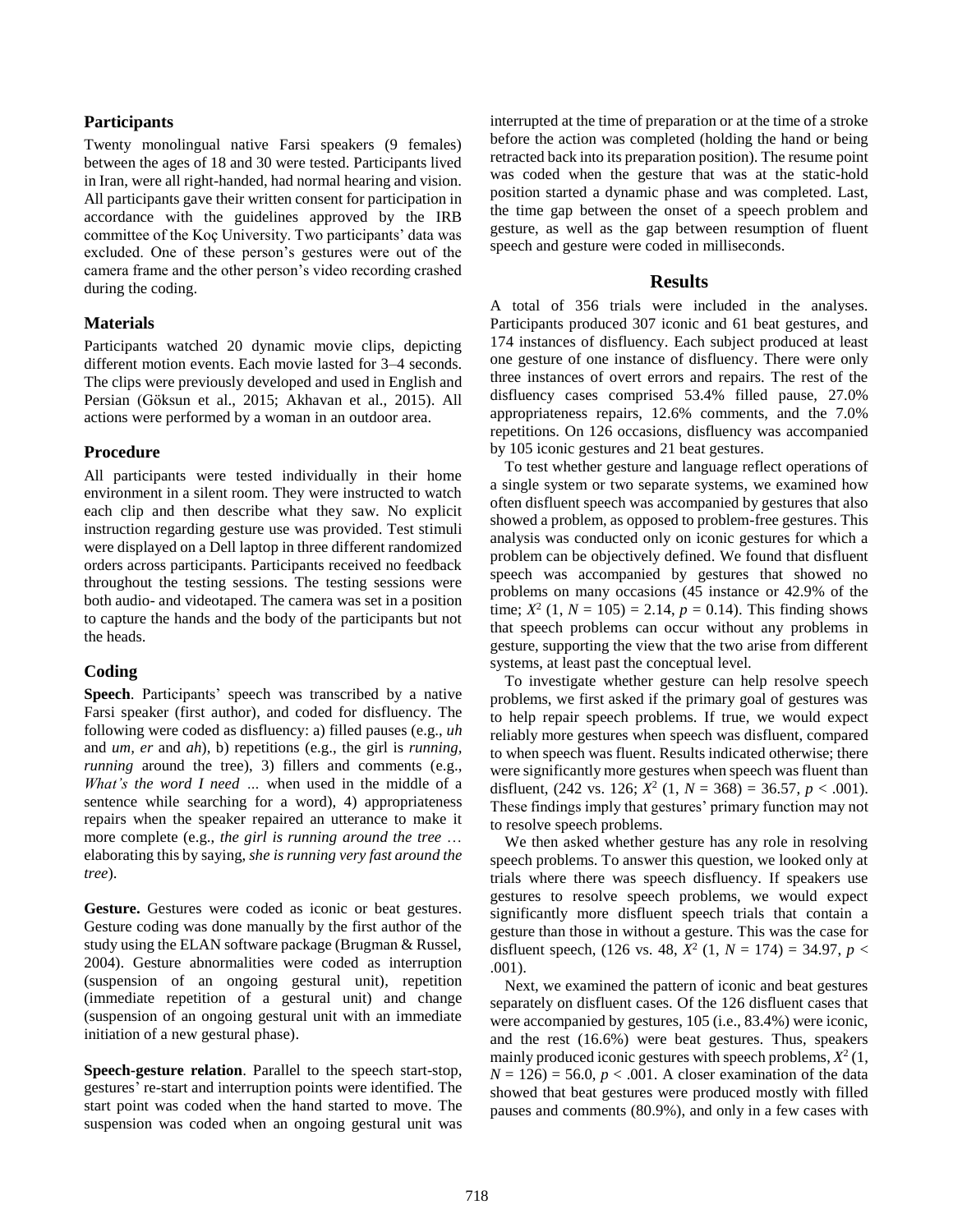repetitions and repairs. These findings show that on the majority of disfluent trials, speakers employed iconic gestures that, as reviewed earlier, have links to the lexicalsemantic system. The use of beat gestures, on the other hand, was confined to cases where the nature of the disfluency implied that the speaker was cueing the listener that they are not done speaking. Together, these results suggest that while the primary role of gestures may not be to resolve problems in speech, speakers often use them when such problems arise.

In the following analysis, we examined the temporal pattern for the 126 cases of disfluent speech accompanied by the gestures, where 60 of the gestures manifested an abnormality and the other 66 gestures emerged normally at the time of the speech disfluency. First, we looked at the 60 cases when the gesture showed abnormality and coincided with the speech disfluency. We had 22 interrupted and 38 repeated gestures. Of the interrupted gestures, 91% cooccurred with filled pauses and fillers. We examined the temporal relation between the gesture interruption point and the disfluency starting point. The results revealed that gestures stopped either simultaneously or before the starting point of speech disfluency. There were significantly fewer cases, in which speech disfluency starting point preceded gesture interruption,  $X^2$  (2,  $N = 20$ ) = 23.72,  $p < .001$  (see Table 1)

Next, we examined the temporal relationship between when speech was resumed and when gesture was resumed. Gestures were either resumed the same time as the speech was resumed (7 cases) or before speech resumption (7 cases) by an average of 237 ms. Importantly, gestures were never resumed after speech resumption.

Table 1: The timeline of speech disfluency start point and gesture interruption point

|                               | <b>Percentage</b> | Average<br>time gap<br>(in ms) |
|-------------------------------|-------------------|--------------------------------|
| Speech disfluency precedes    | 5.0%              | 893.33                         |
| gesture interruption          |                   |                                |
| Gesture interruption precedes | 40.0%             | 380                            |
| speech disfluency             |                   |                                |
| Speech disfluency and         | 55.0%             |                                |
| gesture interruption occur    |                   |                                |
| simultaneously                |                   |                                |

It should be noted that out of 38 cases of gesture repetition, 95% co-occurred with repetition type of disfluency or appropriateness repairs. Further, the repeated units of the gesture occurred either simultaneously or before the repeated or repaired section of the speech (average of 104 ms gap), (20 vs. 14,  $X^2$  (1,  $N = 34$ ) = 1.06,  $p = 0.30$ ). There were only 2 cases where speech repetition preceded gesture repetition. In sum, the analysis of both interrupted and repeated gestures showed that in the majority of cases, changes in the gesture

occurred before or simultaneously with problems in the speech.

Recall that among the 126 cases of gestures accompanying disfluent speech, 45 of the gestures were iconic and problemfree. These iconic gestures preceded their semantically targeted speech with the average of 1036 ms gap. Finally, out of 126, the remaining 21 were beat gestures, where 70.3% were produced before the starting point of the speech disfluency. The rest were simultaneously produced with speech disfluency.

## **Discussion**

To our knowledge, this is the first controlled study examining the speech and gesture interaction in the light of disfluency in neurotypical adult speakers. We first asked if language and gestures come from the same of separate -- but related - systems. Our results supported the latter: on many occasions when there was a problem in speech, gestures showed no trace of the problem. This finding is incompatible theories that propose a tight co-expression of gesture and speech (McNeill[, 1992,](http://www.ncbi.nlm.nih.gov/pmc/articles/PMC4563879/#B36) [2005\)](http://www.ncbi.nlm.nih.gov/pmc/articles/PMC4563879/#B37), and is better aligned with separate but interrelated models of speech and gesture (Krauss et al., [2000;](http://www.ncbi.nlm.nih.gov/pmc/articles/PMC4563879/#B32) de Ruiter, [2000;](http://www.ncbi.nlm.nih.gov/pmc/articles/PMC4563879/#B14) Hostetter & Alibali, 2008, [2010;](http://www.ncbi.nlm.nih.gov/pmc/articles/PMC4563879/#B25) Kita & Özyürek, [2003\)](http://www.ncbi.nlm.nih.gov/pmc/articles/PMC4563879/#B29).

We then turned to a question that has been a focus of many past studies: Do gestures have a supporting role for speech production? This questions has been addressed by examining various populations (e.g., individuals with aphasia, individuals who stutter), but the results have been mixed. The only investigation of this question in neurotypical adults have been through the use of the gesture inhibition paradigm, which poses unusual cognitive demands on the speaker, making the interpretation of the results difficult. By examining the relationship between disfluency during normal speech production, we were able to address this issue from two angles: we first showed that the main role of gesture was *not* to remedy speech problems: gestures were reliably more prevalent on the fluent than disfluent sentences. Without independently assessing the fluency of speech, it is not possible to predict the exact link between gesture and fluency from correlational data. However, from this data, we can conclude that when speakers did encounter problems, they showed evidence of using gestures to help resolve speech problems: significantly more disfluent trials were with than without gesture. Moreover, the majority of these gestures were iconic gestures that are linked to lexical-semantic system. Thus, it is likely that speakers used these gestures to increase the activation of that system and to facilitate lexical retrieval (see also Cook, Yip, & Goldin-Meadow, 2012).

Another explanation could be that gesturing may lighten the verbal working memory (VWM) load (Goldin-Meadow et al., 2001). Speakers were better able to remember verbal items when they gestured during intervening speech than when they did not. Additional evidence in support of this hypothesis showed that speakers with lower VWM capacities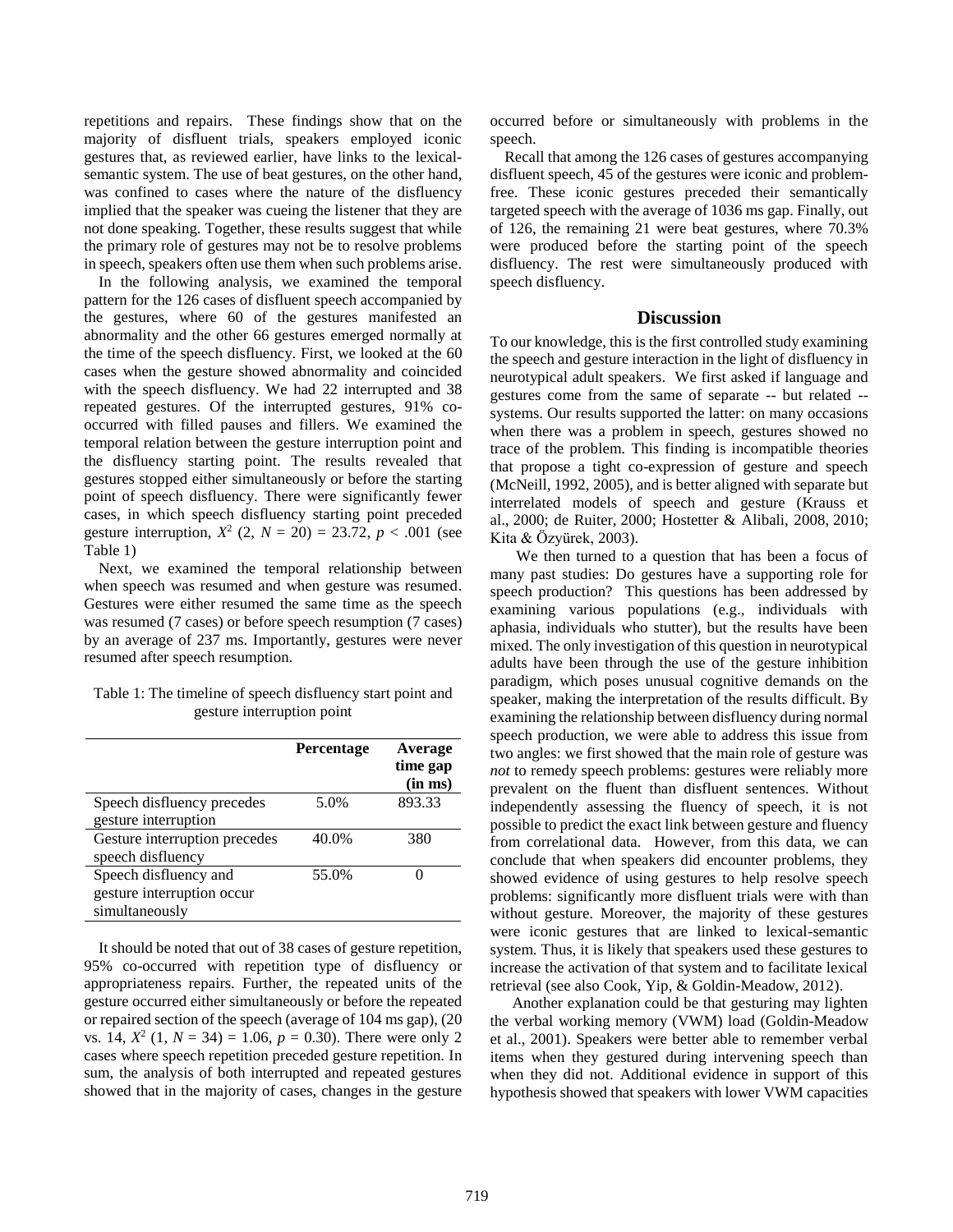produce gesture more often than those having higher VWM capacities (Gillespie et al., 2014).

Although beat gestures were not the most common type of gestures to accompany disfluent speech, they accompanied some of the trials with filled pauses and comments. These are cases where speakers most clearly signal to the listener that the speech problems are temporary and that speech will be soon resumed. As such, beat gestures, while they may not play a direct role in supporting lexical retrieval (e.g., Lucero et al., 2014), seem to play a social role in communication. This finding explains the prevalence of such gestures during speech (e.g., Beattie & Coughlan, 1999), in the absence of semantic meaning (see also Krauss & Hadar, 1999, Lucero, Zaharchuk, & Casasanto, 2014).

Finally, we examined the temporal relationship between speech and gestures, and found that in most cases gesture interruption of repetition preceded or coincided with the onset of the speech problem. Critically, there were only two instances where gesture problem manifested after the speech problem. These findings imply that speech and gestures are not always temporally synchronized as suggested (McNeill, [1992,](http://www.ncbi.nlm.nih.gov/pmc/articles/PMC4563879/#B36) [2005;](http://www.ncbi.nlm.nih.gov/pmc/articles/PMC4563879/#B37) Mayberry et al., 2000) Moreover, it suggests that the two systems are closely connected, such that speech problems can be reflected in gestures even before they surface in speech.

Collectively, these results support a model of separate, but interrelated systems for speech and gesture. In addition, it sheds light on the functional role of gestures: while not specialized for resolving overt problems in speech, both iconic and beat gestures are used by speakers when speech shows problems, although in different capacities.

#### **References**

- Akhavan, N., Nozari, N., & Göksun, T. (2015). Motion event expressions in language and gesture: Evidence from Persian. In D. C. Noelle, R. Dale, A. S. Warlaumont, J. Yoshimi, T. Matlock, C. D. Jennings, & P. P. Maglio (Eds.), *Proceedings of the 37th Annual Conference of the Cognitive Science Society* (pp. 60–65). Austin, TX: Cognitive Science Society.
- Alibali, M. W. (2005). Gesture in spatial cognition: Expressing, communicating, and thinking about spatial information. *Spatial Cognition and Computation*, *5*(4), 307-331.
- Alibali, M. W., Kita, S., & Young, A. J. (2000). Gesture and the process of speech production: We think, therefore we gesture. *Language and Cognitive Processes*, *15*(6), 593- 613.
- Beattie, G., & Coughlan, J. (1999). An experimental investigation of the role of iconic gestures in lexical access using the tip‐of‐the‐tongue phenomenon. *British Journal of Psychology, 90(1),* 35-56.
- Bortfeld, H., Leon, S. D., Bloom, J. E., Schober, M. F., & Brennan, S. E. (2001). Disfluency rates in conversation: Effects of age, relationship, topic, role, and gender. *Language and speech*, *44*(2), 123-147.
- Brugman, H., & Russel, A. (2004, May). Annotating Multimedia/ Multi-modal Resources with ELAN. In *LREC*.
- Butterworth, B. (1975). Hesitation and semantic planning in speech. *Journal of Psycholinguistic research*, *4*(1), 75-87.
- Butterworth, B., and Hadar, U. (1989).Gesture, speech, and computational stages: a reply to McNeill. *Psychol.Rev.*  96,168–174.doi:10.1037/0033-295X.96.1.168
- Cicone, M., Wapner, W., Foldi, N., Zurif, E., & Gardner, H. (1979). The relation between gesture and language in aphasic communication. *Brain and Language*, *8*(3), 324– 349.
- Clark, H. H., & Tree, J. E. F. (2002). Using uh and um in spontaneous speaking. *Cognition*, *84*(1), 73-111.
- Cook, S. W., Yip, T. K., & Goldin-Meadow, S. (2012). Gestures, but not meaningless movements, lighten working memory load when explaining math. *Language and cognitive processes*, *27*(4), 594-610.
- de Ruiter, J. (2000). The production of gesture and speech. In D. McNeill (Ed.), *Language and gesture* (pp. 284-311). Cambridge: Cambridge University Press.
- de Ruiter, J. P. (2007). Postcards from the mind: The relationship between speech, imagistic gesture, and thought. *Gesture*, *7*(1), 21–38.
- Fox Tree, J. E. (1995). The effects of false starts and repetitions on the processing of subsequent words in spontaneous speech. *Journal of Memory and Language*, 34, 709–738.
- Fraundorf, S. H., & Watson, D. G. (2014). Alice's adventures in um-derland: psycholinguistic sources of variation in disfluency production. *Language, Cognition and Neuroscience*, *29*(9), 1083-1096.
- Gillespie, M., James, A. N., Federmeier, K. D., & Watson, D. G. (2014). Verbal working memory predicts co-speech gesture: Evidence from individual differences. *Cognition*, *132*(2), 174-180.
- Glosser, G., Wiener, M., & Kaplan, E. (1986). Communicative gestures in aphasia. *Brain and Language*, *27*(2), 345–359.
- Göksun, T., Lehet, M., Malykhina, K., & Chatterjee, A. (2013). Naming and gesturing spatial relations: Evidence from focal brain-injured individuals. *Neuropsychologia*, *51*(8), 1518–1527.
- Göksun, T., Lehet, M., Malykhina, K, & Chatterjee, A. (2015). Spontaneous gesture and spatial language: Evidence from focal brain-injury. *Brain and Language, 150,* 11-13.
- Goldin-Meadow, S., Nusbaum, H., Kelly, S.D., & Wagner, S. (2001). Explaining math: Gesture lightens the load. *Psychological Science, 12*, 516-522.
- Goldin-Meadow, S., So, W. C., Özyürek, A., & Mylander, C. (2008). The natural order of events: How speakers of different languages represent events nonverbally*. Proceedings of the National Academy of Sciences, 105(27),* 9163 - 9168.